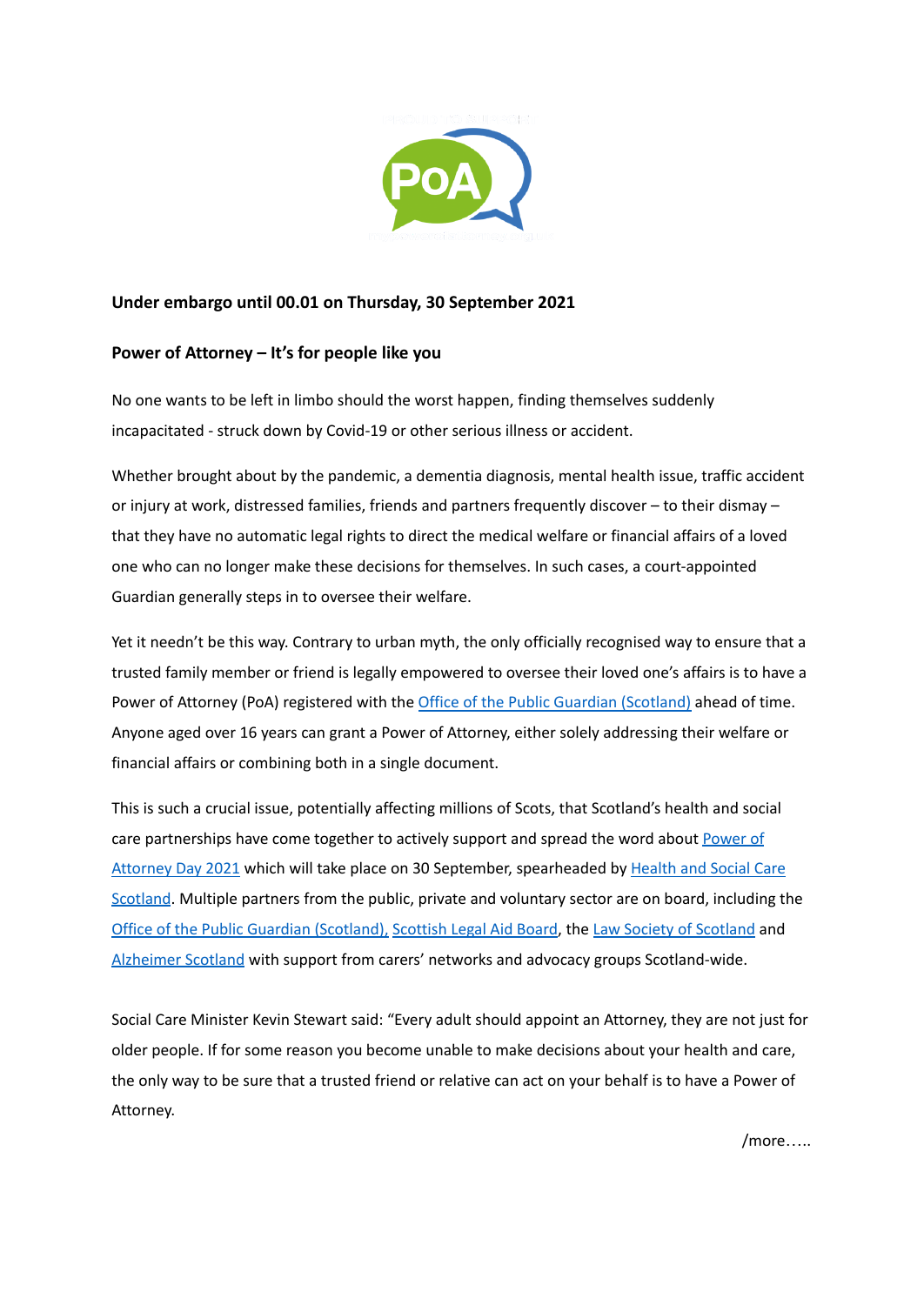"If the worst should happen and any of us become incapacitated, PoA is a sensible insurance policy to ensure someone you have chosen can help look after your interests. This could be about your health and care, but also covers any property or financial affairs.

"Anybody worried about the cost may be entitled to financial assistance. I encourage everybody over 16 to look into appointing an Attorney."

Judith Proctor, chair of the chief officers' group, Health and Social Care Scotland said: "Care professionals across Scotland will be supporting Power of Attorney Day by raising awareness of the many benefits of registering a Power of Attorney. Perhaps surprisingly, only around 80,000 Scots – less than 1.5% of the Scottish population - have registered a PoA each year between 2018 and 2021.

"To raise awareness, Power of Attorney Day 2021 will highlight the practical benefits of granting PoA while busting a few myths and commonly held misunderstandings, such as Power of Attorney isn't just for the elderly or infirm. It's for people like you.

"Power of Attorney does not mean giving away your power or legal rights nor does it replace your will. It's more akin to the insurance policies we may have for our homes and cars, so why not this straightforward document to safeguard your own wishes during your lifetime? With PoA in place, a trusted family member or friend can carry out your instructions should you lose the ability to make your own decisions."

Fiona Brown, Office of the Public Guardian (Scotland) said: "The Office of the Public Guardian is responsible for registering Powers of Attorney, and since 2001 has registered in the region of 675,000 deeds. This equates to around 14% of the adult population of Scotland, so as a nation we have some work to do to ensure as many adults as possible prepare and register their Power of Attorney deed.

"There are a few misapprehensions around the need for a Power of Attorney, which are being addressed by this campaign, but if I had a plea to the adult population of Scotland, it would be to please prepare your deed and have it registered by us. We all need one regardless of our age, health, wealth, or relationship status.

- 2 -